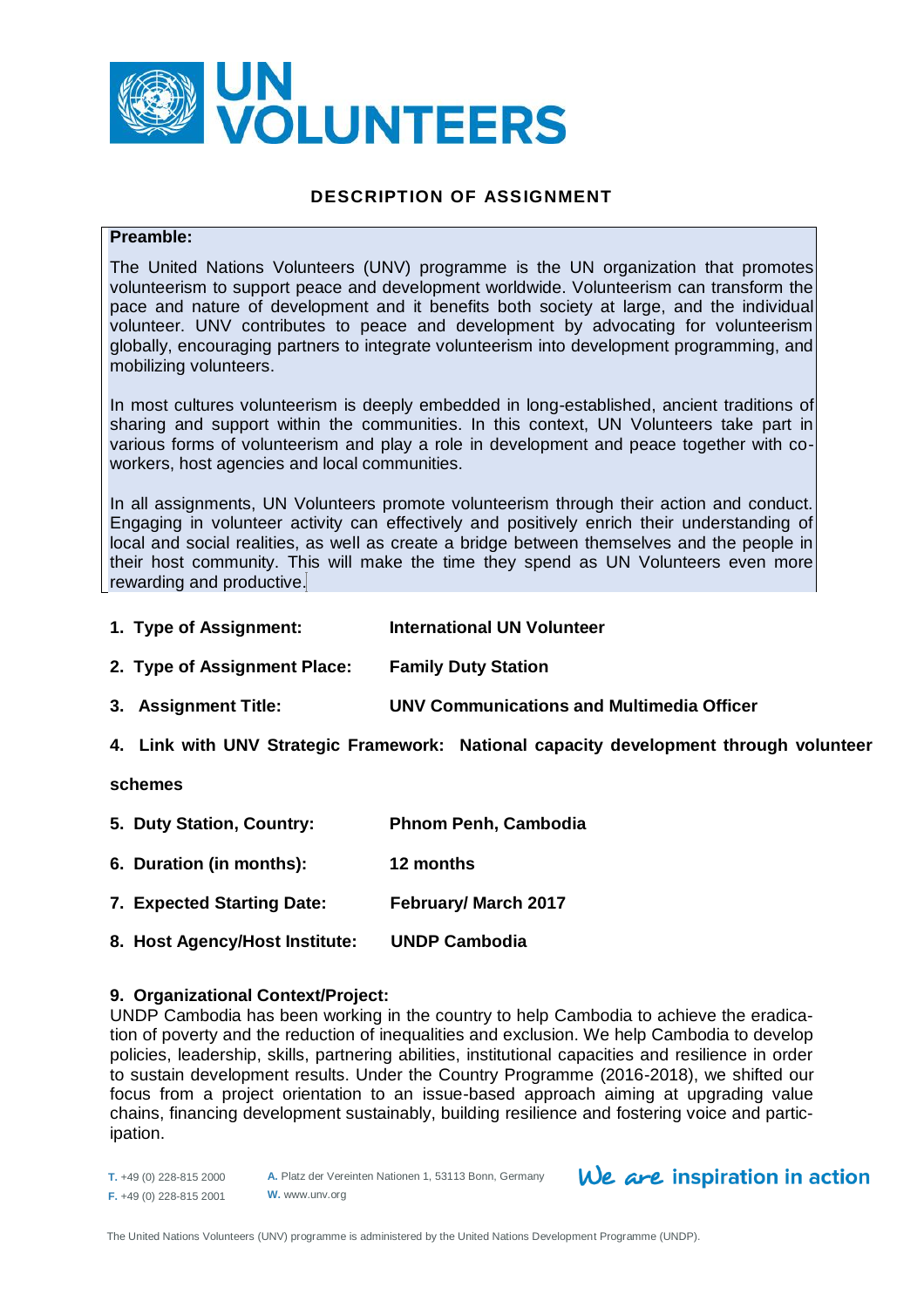

To contribute to the attainment of the Country Programmes' aims, the communication team has significant roles to play to influence the development and implementation of relevant policies and programmes at both national and local levels. These roles range from working with media agencies, managing Country Office's website and social media, producing relevant reports and multi-media products to organizing public events. The UNV Communications and Multimedia Officer will be part of the Country Office Communications Team.

# **10. Description of tasks:**

Under the direct supervision of UNDP Cambodia's Communications Analyst*,* the UNV Communications and Multimedia Officer participates in the implementation of the corporate communications strategy and the Country Office's communications and advocacy strategy that are geared towards influencing development agenda, promoting public and media outreach and mobilizing political and financial support for UNDP. The UN Volunteer will undertake the following tasks:

- Develop/draft solution-based and/or human interest stories for each key issue
- Drafting press releases, fact sheets, briefing notes and other advocacy/information materials for both web-based and traditional media
- Develop template and produce quarterly newsletter and annual report by applying creative content to attract readers' attention – infographic, video/animation, microsite, exposure, etc.
- Event planning and implementation of the CO's key events
- Support the interactions with media and develop strategies to increase their involvement
- Implementing the digital media strategy including content management for the CO's website and social media channels by updating/editing the website following the guidance by the regional communication team.
- Produce social media's thematic contents the UN Volunteer shall discuss with the Communication Analyst/Senior Policy Advisor and/or Policy Analysts about the Country Office (CO)'s communication themes and policy messages to be disseminated. The themes are framed in accordance with both the national and regional events.
- Produce communications materials design posters, leaflets, brochures, newsletters and other visual communication materials, shoot/collect photos and video of events/activities/field visit to be stored in the photo/video bank and used for CO communications and advocacy purposes.

Furthermore, UN Volunteers are required to:

- Strengthen their knowledge and understanding of the concept of volunteerism by reading relevant UNV and external publications and take active part in UNV activities (for instance in events that mark International Volunteer Day);
- Be acquainted with and build on traditional and/or local forms of volunteerism in the host country;
- Reflect on the type and quality of voluntary action that they are undertaking, including participation in ongoing reflection activities;
- Contribute articles/write-ups on field experiences and submit them for UNV publications/websites, newsletters, press releases, etc.;

We are inspiration in action

Assist with the UNV Buddy Programme for newly-arrived UN Volunteers;

**T.** +49 (0) 228-815 2000 **F.** +49 (0) 228-815 2001 **A.** Platz der Vereinten Nationen 1, 53113 Bonn, Germany **W.** www.unv.org

The United Nations Volunteers (UNV) programme is administered by the United Nations Development Programme (UNDP).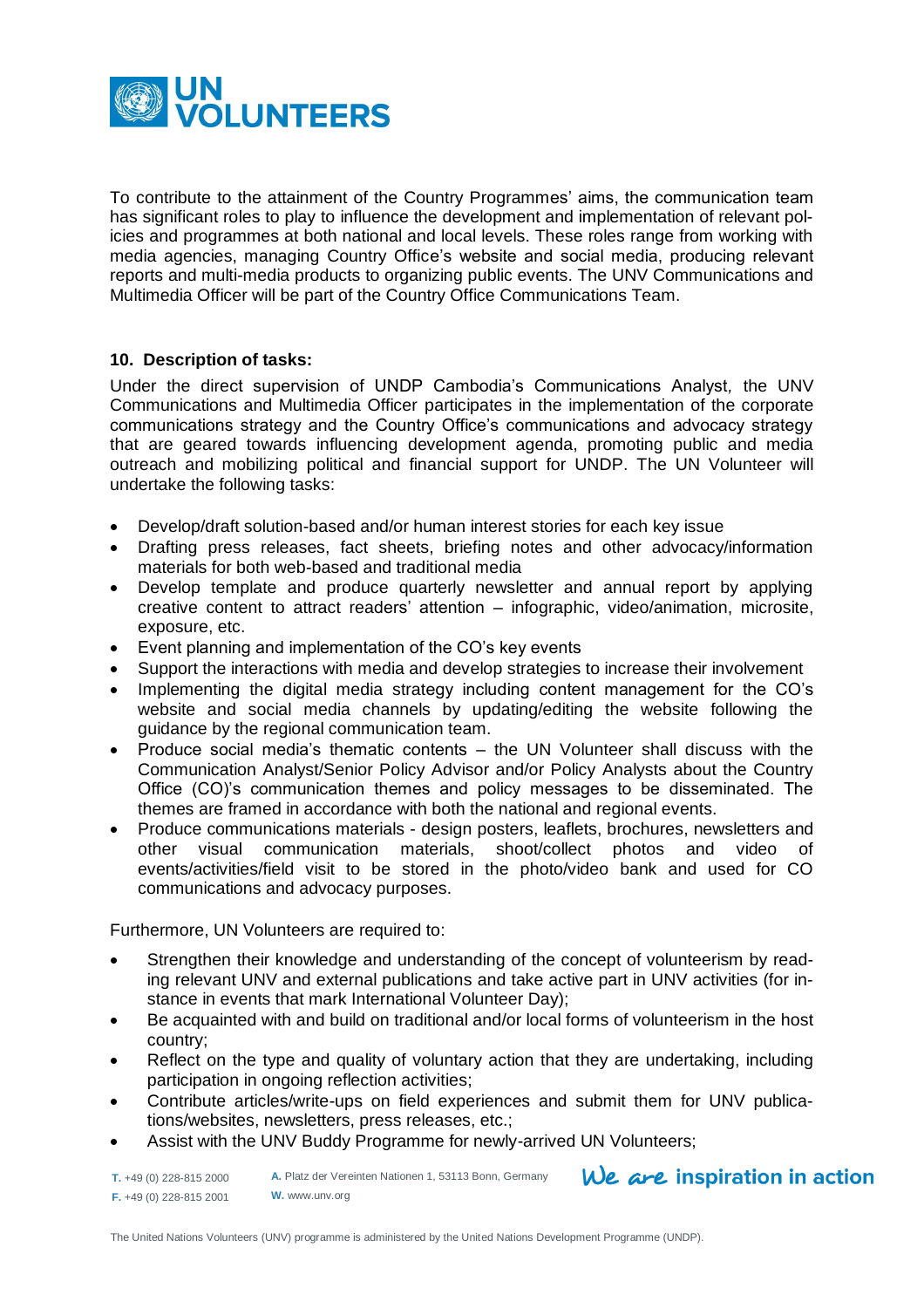

 Promote or advise local groups in the use of online volunteering, or encourage relevant local individuals and organizations to use the UNV Online Volunteering service whenever technically possible.

# **11. Results/Expected Outputs:**

- The key results have an impact on creation of effective communications and dissemination of information on the CO. In particular, the key results have an impact on implementation of the CO's communication strategies and multimedia materials production as well as reaching visibility and resource mobilization targets.
- The development of capacity through coaching, mentoring and formal on-the-job training, when working with (including supervising) national staff or (non-) governmental counterparts, including Implementing Partners (IPs);
- Age, Gender and Diversity (AGD) perspective is systematically applied, integrated and documented in all activities throughout the assignment;
- A final statement of achievements towards volunteerism for development during the assignment, such as reporting on the number of volunteers mobilized, activities participated in and capacities developed.

# **12. Qualifications/Requirements:**

#### **A) Qualifications, skills, experience:**

**Degree level:** Master's degree

**Type of Degree**: Journalism, Public/Media Relation, Communications, or Visual Communications and other relevant degree

**Years of work experience:** At least two years of relevant working experience in public relations, communications or advocacy.

Experience in writing feature articles, speeches, press releases in English

Experience in interacting and working with local and international media

Experience in developing web content and using social media platforms and tools to communicate and engage with a variety of audiences

**T.** +49 (0) 228-815 2000 **F.** +49 (0) 228-815 2001 **A.** Platz der Vereinten Nationen 1, 53113 Bonn, Germany **W.** www.unv.org

# We are inspiration in action

The United Nations Volunteers (UNV) programme is administered by the United Nations Development Programme (UNDP).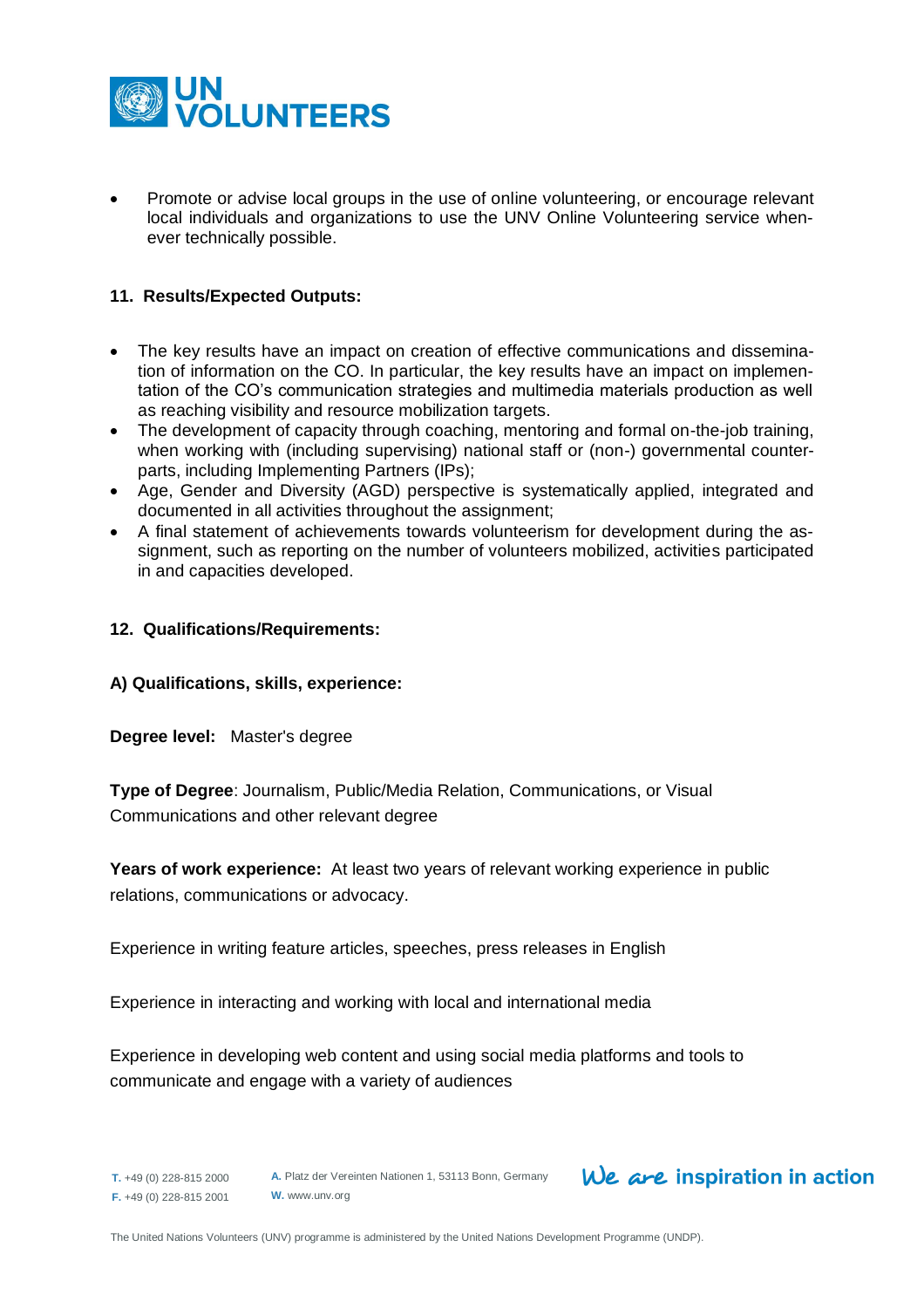

**Language:** English including excellent written and spoken skills

**Driving license:** No

 **Computer skills:** Proficiency in Final Cut Pro, InDesign, Illustrator and accompanying programs as well as experience in the usage of computer and office software packages, good knowledge and experience in handling of web-based management systems is an asset

# **B) Competencies and values:**

- **Integrity and professionalism:** demonstrated expertise in area of specialty and ability to apply good judgment; high degree of autonomy, personal initiative and ability to take ownership; willingness to accept wide responsibilities and ability to work independently under established procedures in a politically sensitive environment, while exercising discretion, impartiality and neutrality; ability to manage information objectively, accurately and confidentially; responsive and client-oriented.
- **Accountability:** mature and responsible; ability to operate in compliance with organizational rules and regulations.
- **Commitment to continuous learning:** initiative and willingness to learn new skills and stay abreast of new developments in area of expertise; ability to adapt to changes in work environment.
- **Planning and organizing:** effective organizational and problem-solving skills and ability to manage a large volume of work in an efficient and timely manner; ability to establish priorities and to plan, coordinate and monitor (own) work; ability to work under pressure, with conflicting deadlines, and to handle multiple concurrent projects/activities.
- **Teamwork and respect for diversity**: ability to operate effectively across organizational boundaries; ability to establish and maintain effective partnerships and harmonious working

# **13. Living Conditions:**

The climate of Cambodia is tropical, monsoonal and is characterized by heat and humidity. The rainy season lasts from May to October and the hot, dry season from November until April.

Houses and apartments are available to suit most budgets and preferences. House hunting is not difficult in Phnom Penh. The usual means of locating suitable accommodation is through estate agents/realtors. International UN Volunteers are We are inspiration in action

**T.** +49 (0) 228-815 2000 **F.** +49 (0) 228-815 2001 **A.** Platz der Vereinten Nationen 1, 53113 Bonn, Germany **W.** www.unv.org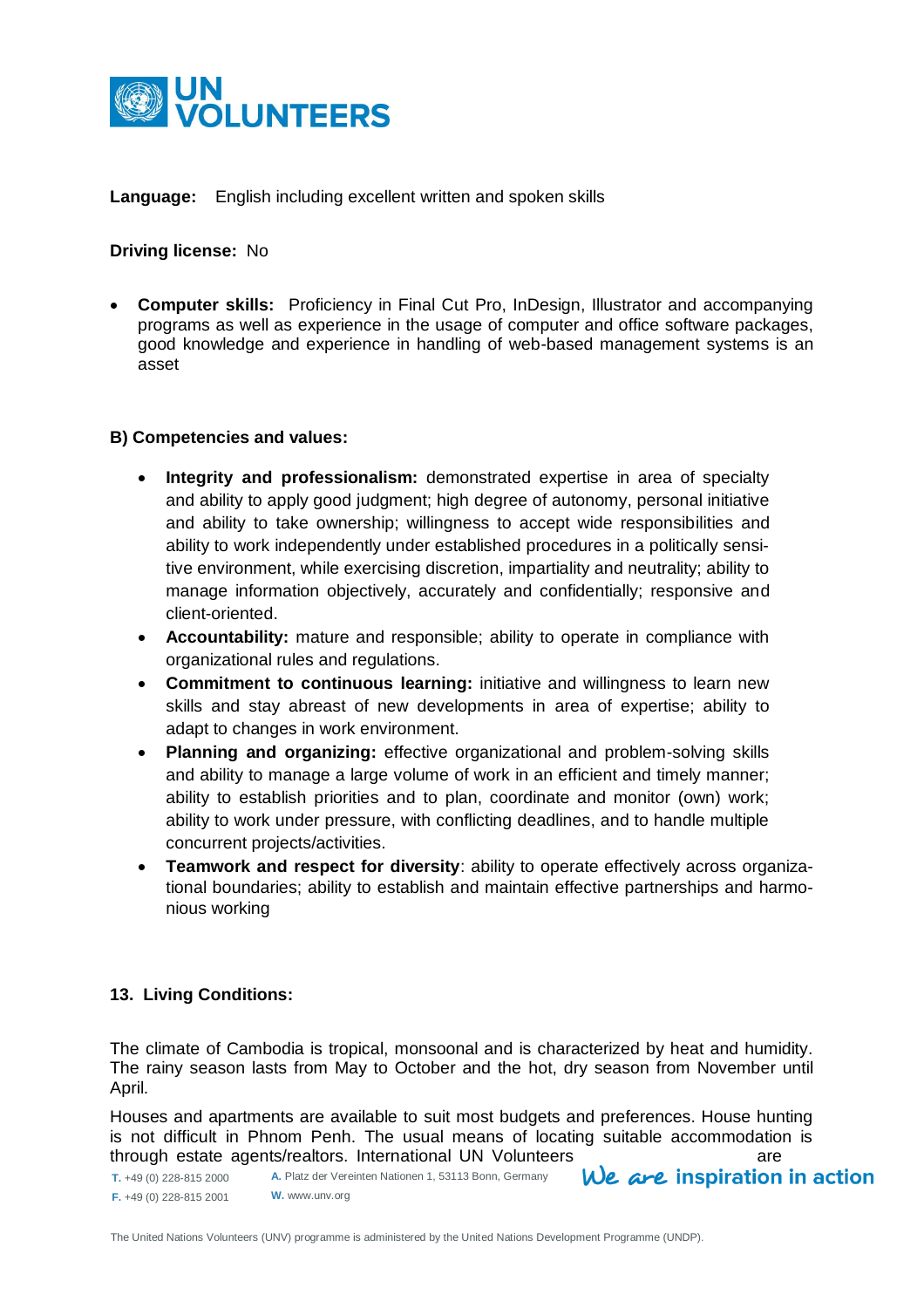

required to follow the UN residential security requirements as per the local MORSS when choosing their accommodation.

There are few taxi operators in Phnom Penh, so for daily transportation the cheapest, fastest and most frequent mode of travel is by a tuk-tuk (a motor-powered rickshaw). Some UN volunteers chose to purchase their own mode of transportation, be it a car, a motorbike or a pushbike. They are strictly recommended by UN security to wear seatbelts in cars and helmets when traveling on motorbikes, tuk-tuk or bicycling.

In terms of health, common diseases in Cambodia are those which exist in other tropical countries like diarrhea, malaria, dengue and HIV/AIDS. Most of the serious cases have been reported contracted in hilly, rural and densely forested areas. City dwellers like in Phnom Penh can also be at risk due to poor disposal of waste. Generally in cities, people use purified water for drinking and cooking. The recommended vaccinations are those against typhoid, Hepatitis A, Hepatitis B, Tuberculosis and Japanese Encephalitis.

While medical facilities in Cambodia are sufficient for the treatment of most routine ailments and minor accidents, illnesses and accidents of more serious nature require medical evacuation, usually to Bangkok or Singapore.

# **14. Conditions of Service for international UN Volunteers:**

The duration of your assignment is 12 months.

A volunteer receives a Volunteer Living Allowance (VLA) which is composed of the Monthly Living Allowance (MLA) and a Family Allowance (FA) for those with dependents (maximum three). In January 2016, the MLA for an International UNV Specialist in Cambodia is US\$ 1,999.88.

The Volunteer Living Allowance (VLA) is paid at the end of each month to cover housing, utilities, transportation, communications and other basic needs. The VLA can be computed by applying the Post-Adjustment Multiplier (PAM) to the VLA base rate of US\$ 1,571. The VLA base rate is a global rate across the world, while the PAM is duty station/countryspecific and fluctuates on a monthly basis according to the cost of living. This method ensures that international UN Volunteers have comparable purchasing power at all duty stations irrespective of varying costs of living.

The PAM is established by the International Civil Service Commission (ICSC) and is published at the beginning of every month on the ICSC website [\(http://icsc.un.org\)](http://icsc.un.org/). For example, if the PAM for the current month is 54.6%, then the VLA for that month will be (US\$ 1,571 x 54,6 /100) + 1,571= US\$ 2,429. Moreover, a Family Allowance (FA) is added in accordance with the number of recognized dependents: US\$ 250 if the UN Volunteer has 1 recognized dependent, and US\$ 450 if the UN Volunteer has 2 or more recognized dependents.

In non-family duty stations that belong to hardship categories D or E, as classified by the ICSC, international UN Volunteers receive a Well-Being Differential (WBD) on a monthly basis.

**A.** Platz der Vereinten Nationen 1, 53113 Bonn, Germany **W.** www.unv.org

We are inspiration in action

**T.** +49 (0) 228-815 2000 **F.** +49 (0) 228-815 2001